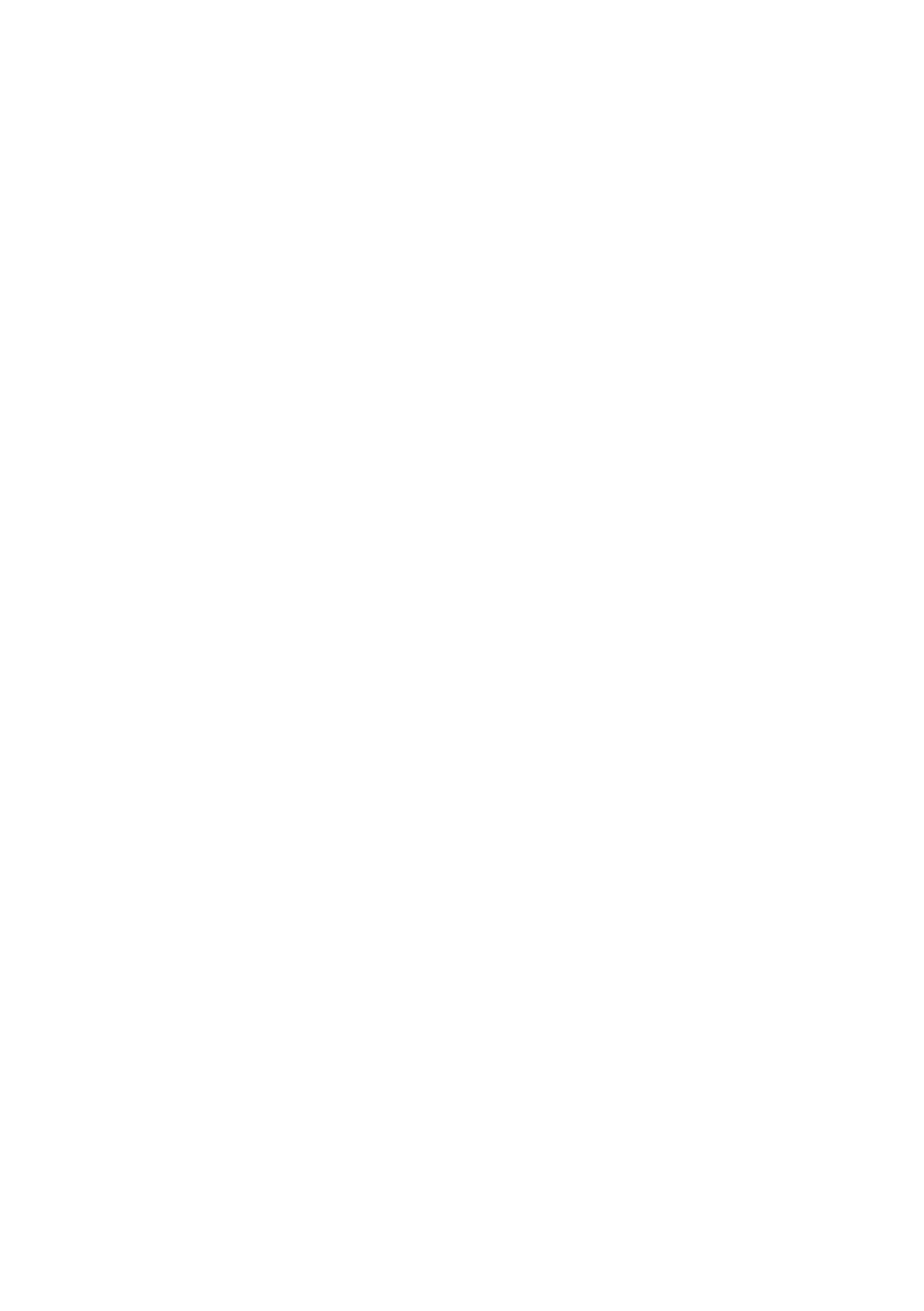

**horizontes decoloniales ISSN 2545-8728 eISSN 2422-6343**

# **El espectáculo fronterizo de la "victimización" del migrante**

Nicholas de Genova King's College London



### **Resumen**

No hay nada evidente por sí mismo respecto de la migración «ilegal». Cuando las fronteras se convierten en el espectáculo de la muerte de los migrantes, los discursos de su «victimización» a mano de los «contrabandistas» nos distraen de las verdaderas causas de la *ilegalización* de los migrantes. Este breve ensayo descubre y visibiliza el espectáculo fronterizo que vigila, controla y determina la aceptación o rechazo de los migrantes. Esta situación – dentro del marco de secutirización de las fronteras – deja vulnerables a los migrantes, haciéndolos pasibles de ser explotados en la sociedad receptora. Esa situación contribuye también a la contribuye a la racialización de los migrantes.

**Palabras clave**: Espectáculo fronterizo, victimización de migrantes, securitización, control de fronteras, migraciones.

#### **Resumo**

Não há nada autoevidente sobre a migração «ilegal». Quando as fronteiras se tornam um espetáculo das mortes de migrantes, os discursos sobre a «vitimização» dos migrantes pelos «traficantes» nos distraem das causas reais da *ilegalização* dos migrantes. Este breve ensaio descobre e visibiliza o espetáculo fronteiriço que vigia, controla e determina a aceitação ou rejeição dos migrantes. Esta situação – no contexto da securitização das fronteiras – deixa os migrantes vulneráveis, tornando-os susceptíveis de serem explorados na sociedade de acolhimento. Esta situação também contribui para a racialização dos migrantes.

**Palavras-chave**: Espetáculo fronteiriço, vitimização de migrantes, securitização, controle de fronteiras, migrações.



*Horizontes Decoloniales* Número 4 (2018): pp. 23–38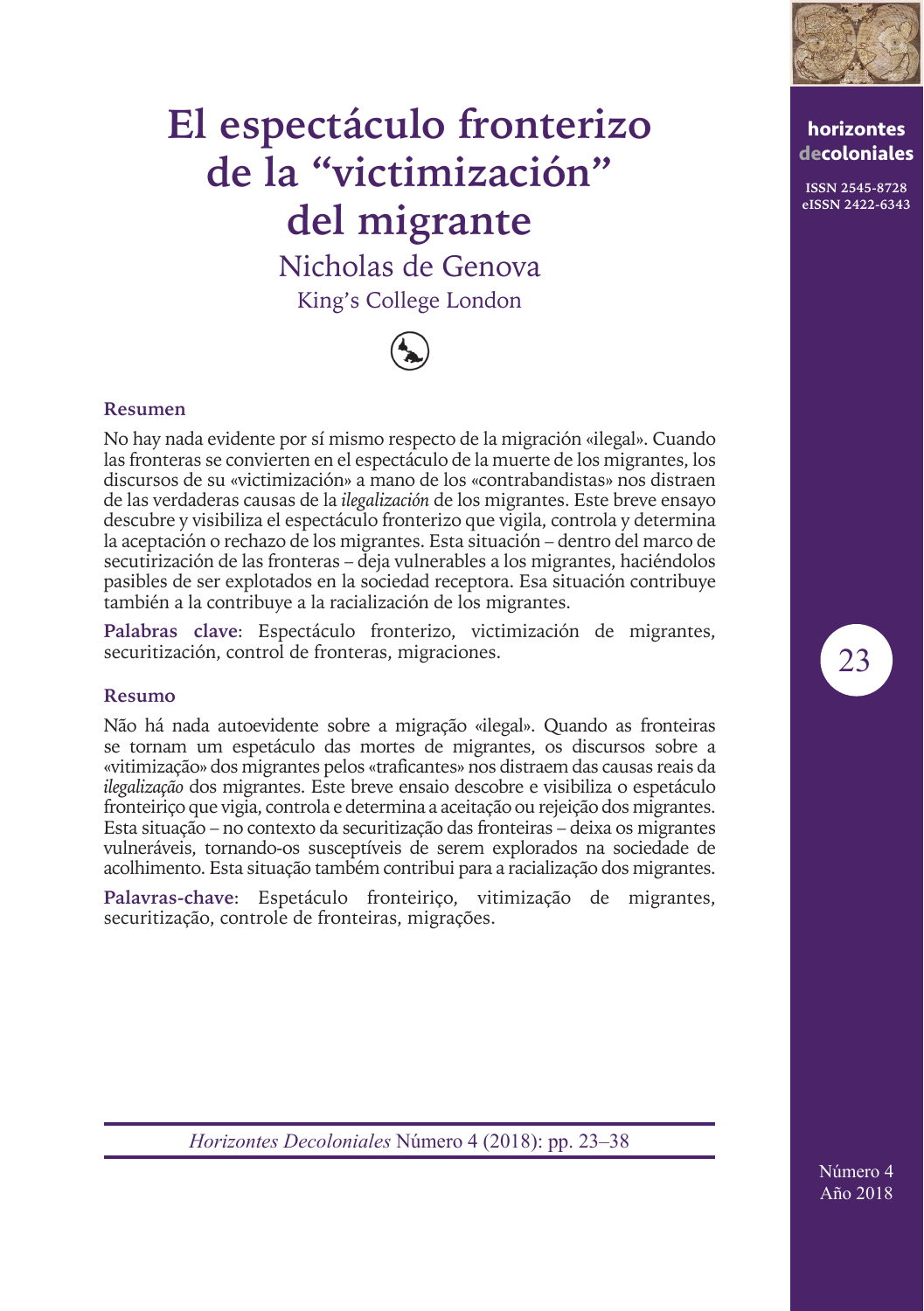

**ISSN 2545-8728 eISSN 2422-6343**

### **Abstract**

There is nothing self-evident about «illegal» migration. When borders become a spectacle of migrant deaths, discourses of migrants' «victimisation» by «smugglers» distract us from the real causes of migrant *illegalisation*. This brief essay discovers and visibilises the border spectacle that police controls and determines the acceptance or rejection of migrants. This situation – within the framework of borders' securitisation – leaves migrants vulnerable, rendering them liable to be exploited in the host society. This situation also contributes to the racialisation of migrants.

**Key Words**: Border spectacle, victimisation of migrants, securitisation, border control, migrations.

#### **About Nicholas de Genova**

Nicholas De Genova is Reader in Urban Geography and Director of the Cities Research Group in the Department of Geography at King's College London. He is the author of *Working the Boundaries: Race, Space, and "Illegality" in Mexican Chicago* (Duke University Press, 2005), co-author of *Latino Crossings: Mexicans, Puerto Ricans, and the Politics of Race and Citizenship* (Psychology Press, 2003), editor of *Racial Transformations: Latinos and Asians Remaking the United States* (Duke University Press, 2006), and co-editor of *The Deportation Regime: Sovereignty, Space, and the Freedom of Movement* (Duke University Press, 2010).

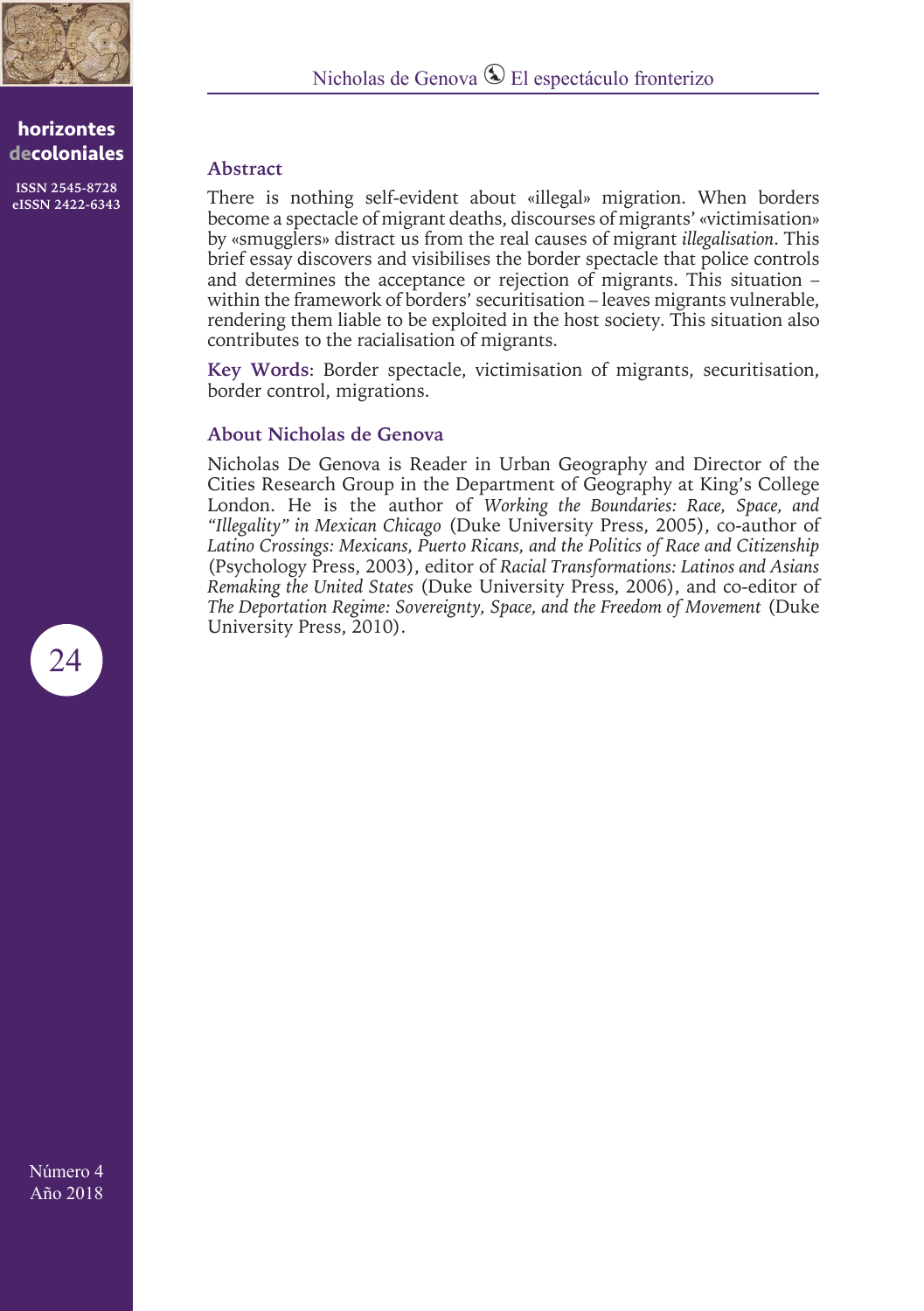*[English version]*<sup>1</sup>

## **Introduction**

We are led to believe that there is something self-evident and straightforward about migrant «illegality». Some migrants are categorised as «illegal» because they have presumably violated «the Law». Yet in most depictions of these migrants, there is little if any account of what the law truly is or of how it came to be so. The law, after all, has a history, and it is a deeply politicised history of deliberate and more or less calculated interventions. As such, it is impossible to contemplate the real social and political condition of migrants outside of the larger contexts that produce specific predicaments of «illegality».

Migrants only become «illegal» when legislative or enforcement-based measures render particular migrations or types of migration «illegal» – or in other words, *illegalise* them. From this standpoint, there are not really «illegal» migrants so much as *illegalised* migrants. The real origins of such illegalisations are to be found in the deliberations, debates, and decisions of lawmakers. The law that illegalises migrants remains largely invisible, while the spectre of the devious and cunning migrant becomes hyper-visible through mass media representations of border policing. This is what I have previously depicted as the Border Spectacle, a spectacle of *enforcement* at «the» border, whereby migrant «illegality» is rendered spectacularly visible.

The Border Spectacle sets a *scene* that appears to be all about «exclusion», where allegedly «unwanted» or «undesirable» – and in any case, «unqualified» or «ineligible» – migrants must



## **horizontes decoloniales**

**ISSN 2545-8728 eISSN 2422-6343**

25

<sup>1</sup> Originally published in *Open Democracy: Free Thinking for the World*, May 20, 2015. Available at: <https://www.opendemocracy.net/beyondslavery/ nicholas-de-genova/border-spectacle-of-migrant-%E2%80%98victimisatio n%E2%80%99>. Reproduced and translated into Spanish and Portuguese with permission of the author.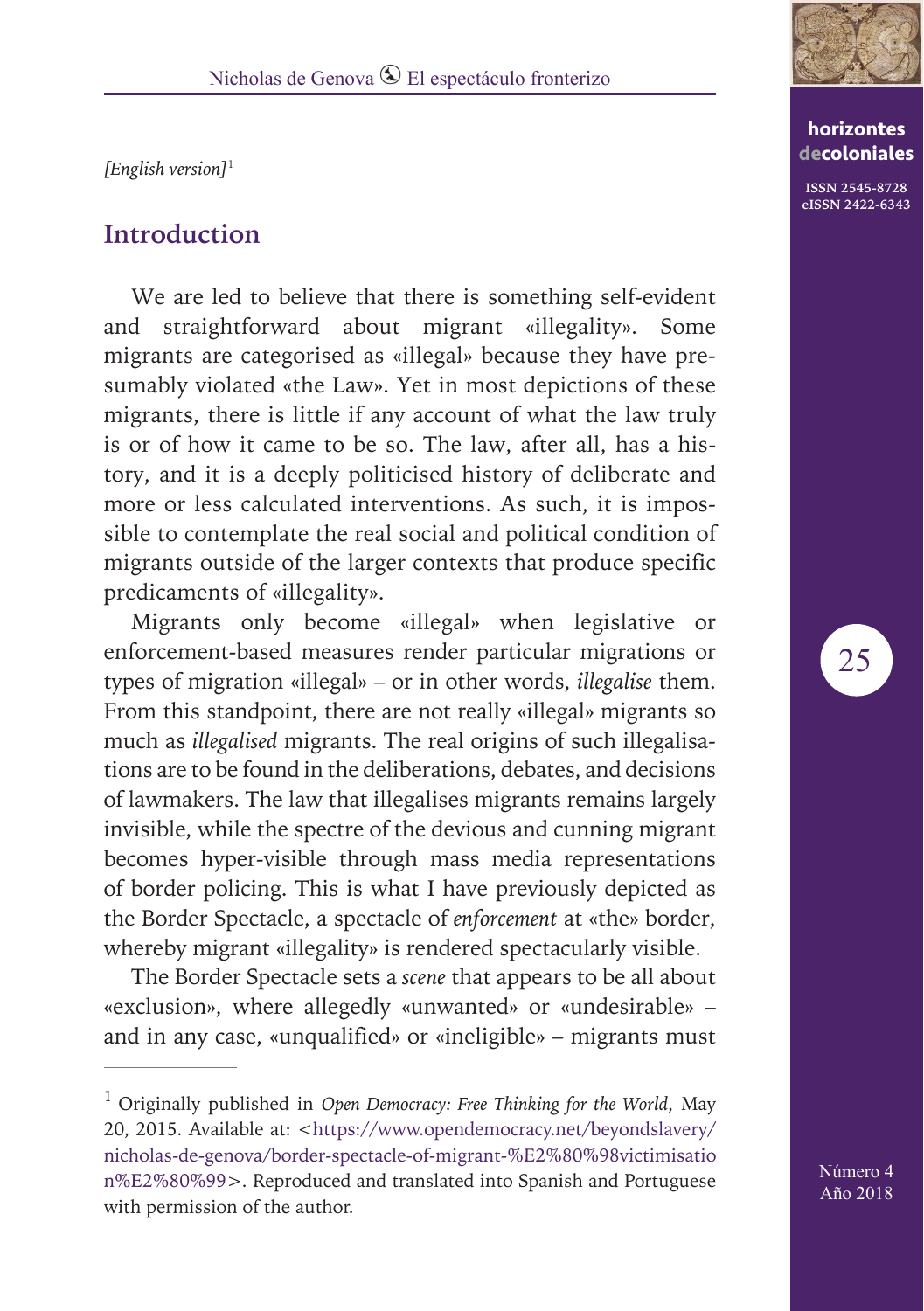

**ISSN 2545-8728 eISSN 2422-6343**

26

be stopped, kept out, and turned around. At the same time, the border appears to demonstrate, verify, and legitimate the purported naturalness and putative necessity of such exclusion. The concrete practices of border policing interweave with this sort of language and imagery to turn migrant «illegality» into a seemingly «real» thing.

This scene of exclusion is nevertheless always accompanied by its shadowy, publicly unacknowledged or disavowed, *obscene* supplement: the large-scale recruitment of illegalised migrants as legally vulnerable, precarious, and thus tractable labour. In the face of increasingly fortified, militarised, and securitised borders, those who elude detection and evade apprehension are rewarded with the protracted and indefinite social condition called «illegality» and all its attendant deprivations.

Above all, migrant «illegality» is accompanied by *deportability*: the possibility of being forcibly removed from the space of the state. It is this grim prospect of coercive expulsion that characterises their labour power. Extraordinarily vulnerable workers living in permanent fear of the Law are, after all, very lucrative for employers. The exclusionary brashness of the Border Spectacle, then, is inseparable from its obscene underbelly: the real social relation of illegalised migrants to the state, and the public secret of their abject inclusion as «illegal» labour.

# **Obscene Inclusion**

The Border Spectacle, as we have seen, conjures up the image of migrants' transgression of borders. It works its magic trick of displacing «illegality» from its point of production – the processes of lawmaking – to the so-called «scene of the crime». This, of course, doubles as the scene of ostensible crime-fighting, a key part of making the border a preeminent scene of exclusion. Human mobility nevertheless prevails. This happens despite the accumulated pressure and violence inflicted at borders, zones which are increasingly intruding into the «interior» of the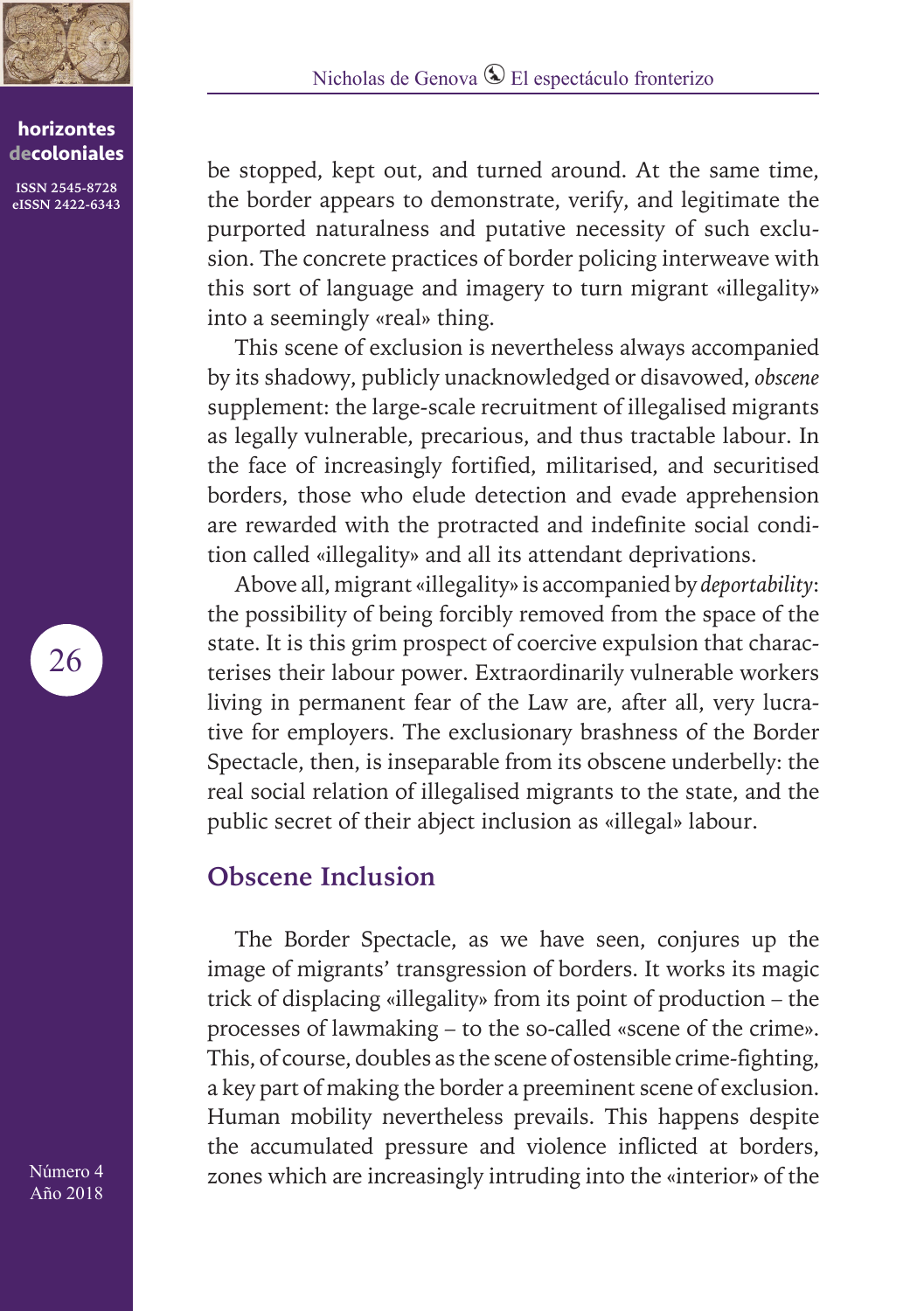nation-state's space and the everyday lives of both migrants and citizens. These dynamics that illegalise migrants and produce the conditions for the exploitation of their labour are what I call their obscene *inclusion*.

Obscenity is less about concealment than selective exposure. Even as the state's lawmaking produces migrant «illegality» as an enduring «problem», spectacles of border policing nonetheless reaffirm the existence of a subordinate reserve army of deportable labour ready and available *within* the space of the nation-state. In this way, the Border Spectacle appears to show the state's diligent but ever-beleaguered «response» to the phantom «crisis» of border «invasion» by desperate hordes of «illegal» migrants and asylum seekers. The nightmarish invasiveness, relentlessness, and ubiquity of «illegal» migration then serves to summon forth ever more intense and expansive intrusions of state power into everyday life for everyone.

The related discourses of «human trafficking» and «migrant smuggling» further allow the state to fashion itself as a paternalistic (indeed, [hetero]patriarchal) «protection racket», to use Charles Tilly's (1985) term. In these instances, the state's «protection» is benevolently extended beyond its «rightful» citizens to include some migrants, particularly women purportedly rescued from the intrinsic criminal excesses of «illegal» migration itself. The «trafficking» discourse thus narrowly identifies the source of the migrants' «exploitation» as a «foreign» one – «smugglers», and the whole «opportunistic» infrastructure of «illegal» migration itself. In this way, illegalised migrants are deemed to be in need of «protection» – from one another!

Almost never do such discourses interrogate the larger border and immigration regimes creating the need for precarious and vulnerable forms of «illegal» border crossing, and consequently broadening the space to exploit migrants and asylum seekers. At the same time, the exposure of pitiful and helpless «victims» of «migrant smuggling» nonetheless verifies the existence of a



## **horizontes decoloniales**

**ISSN 2545-8728 eISSN 2422-6343**

27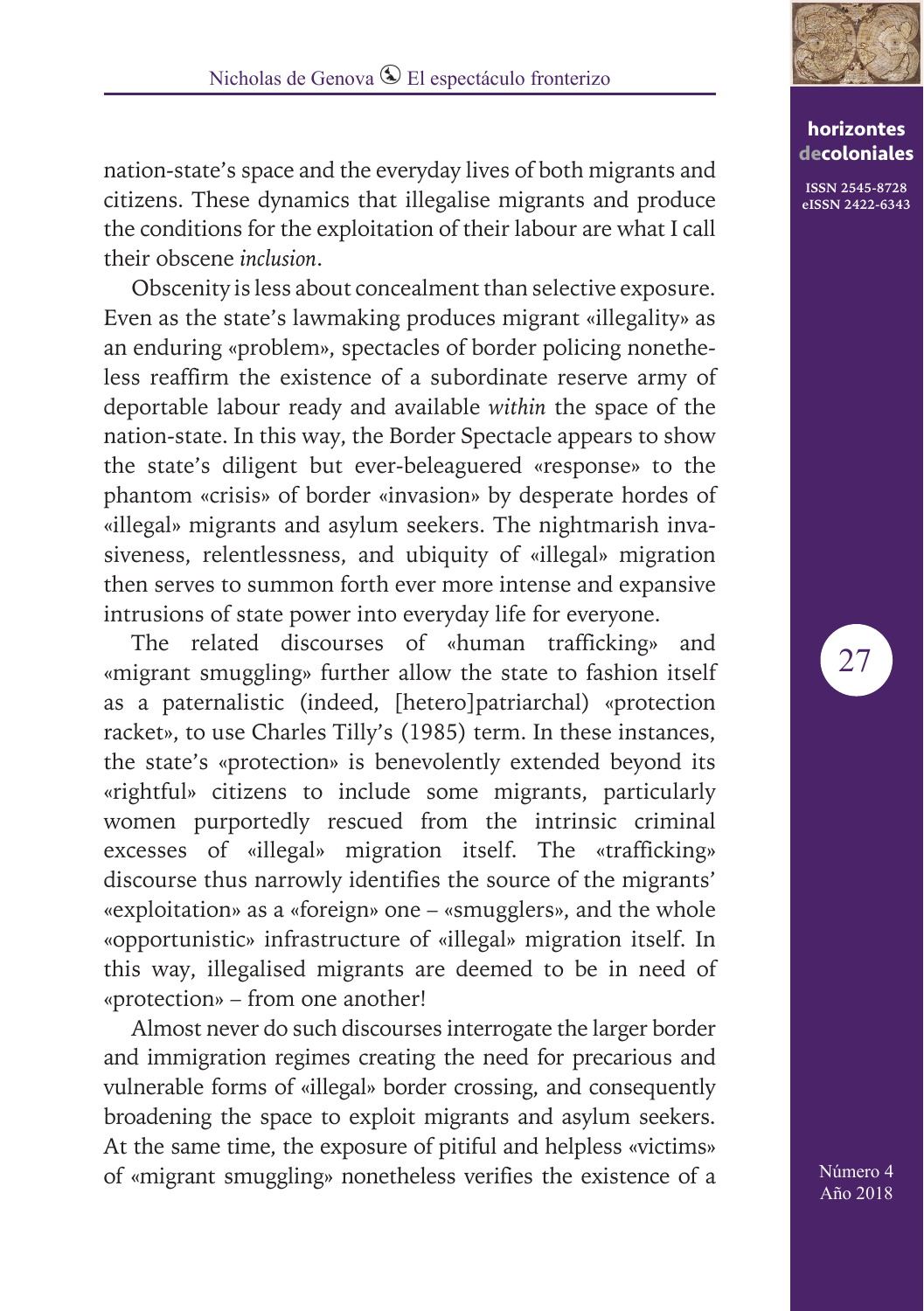

**ISSN 2545-8728 eISSN 2422-6343**

28

shadowy population of docile and infinitely tractable migrant denizens. In this respect, we see again how the Border Spectacle – as a scene of exclusion – affirms the obscene fact of a kind of *subordinate* inclusion. The sanctimonious but fundamentally hypocritical discourses decrying «migrant smuggling» and «human trafficking» serve as premier examples of the Border Spectacle's acts of obscenity, exposing its own «dirty secret».

# **Essentialised Exploitability**

The representation of migrants as either «victims» or opportunistic «criminals» effectively erases the kind of agency that might count as self-determination. The disqualification of these illegalised migrants from the capacity for self-determination furthermore implies that they are incompetent for self-government and democratic citizenship. This framing effectively reduces the exploitation of «illegal» migrations to little more than a verification of their exploitability: their subjugation merely seems to prove their essential slavishness. This transposes the politics of citizenship and the inequalities of immigration into an essentialist politics of «difference» that appears to arise from the migrants' «foreignness».

The unequal politics of citizenship, which is institutionalised in immigration law, produces migrant «illegality». The Border Spectacle systematically re-renders that same «illegality» into a quasi-inherent deficiency of the migrants themselves. This displacement of juridical inequalities and border injustices onto the illegalised migrants themselves – including patronising discourses that present migrants as purely passive «victims» – inevitably contributes to the migrants' *racialisation*.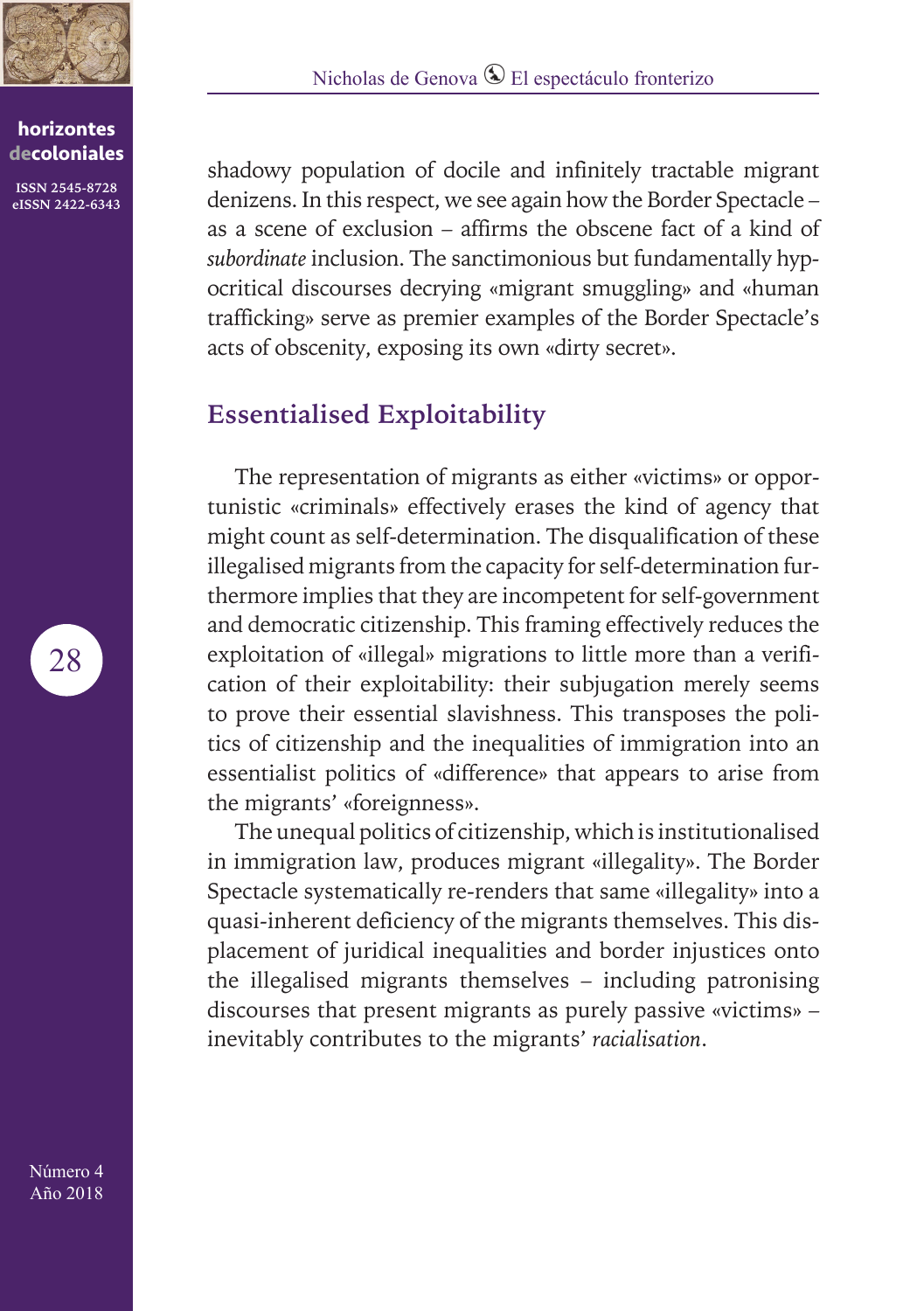## *[Versión en castellano]*<sup>2</sup>

# **Introducción**

Nos quieren hacer creer que hay algo evidente y sencillo sobre la «ilegalidad» migrante. Algunos migrantes son clasificados como «ilegales» porque supuestamente han violado «la ley». Sin embargo, en la mayoría de las representaciones de estos migrantes, hay poca o nula cuenta de lo que la ley realmente es o de cómo llegó a serlo. La ley, después de todo, tiene una historia y es una historia profundamente politizada de las intervenciones deliberadas y más o menos calculadas. Como tal, es imposible contemplar la condición social y política real de los migrantes fuera de los contextos más amplios que producen predicamentos específicos de «ilegalidad».

Los migrantes sólo se convierten en «ilegales» cuando las medidas tanto legislativas como aquellas basadas en su ejecución hacen que migraciones particulares o de ciertos tipos sean «ilegales», o en otras palabras, se las *ilegaliza*. Desde este punto de vista, realmente no hay inmigrantes «ilegales» sino migrantes *ilegalizados*. Los orígenes reales de tales ilegalizaciones se encuentran en las deliberaciones, debates y decisiones de los legisladores. La ley que ilegaliza migrantes sigue siendo en gran medida invisible mientras el fantasma del migrante artero y astuto se convierte en hiper-visible a través de representaciones de los medios masivos de vigilancia fronteriza. Esto es lo que he descrito en mi libro *Working the Boundaries* [trabajando las fronteras] (2005) como un espectáculo de la *ejecución* en «la» frontera mediante la cual la «ilegalidad» migratoria se hace espectacularmente visible.

El espectáculo fronterizo establece una *escena* que, sobre todo, parece ser de «exclusión», donde supuestamente los



## **horizontes decoloniales**

**ISSN 2545-8728 eISSN 2422-6343**

29

<sup>&</sup>lt;sup>2</sup> Traducción de Hugo Córdova Quero.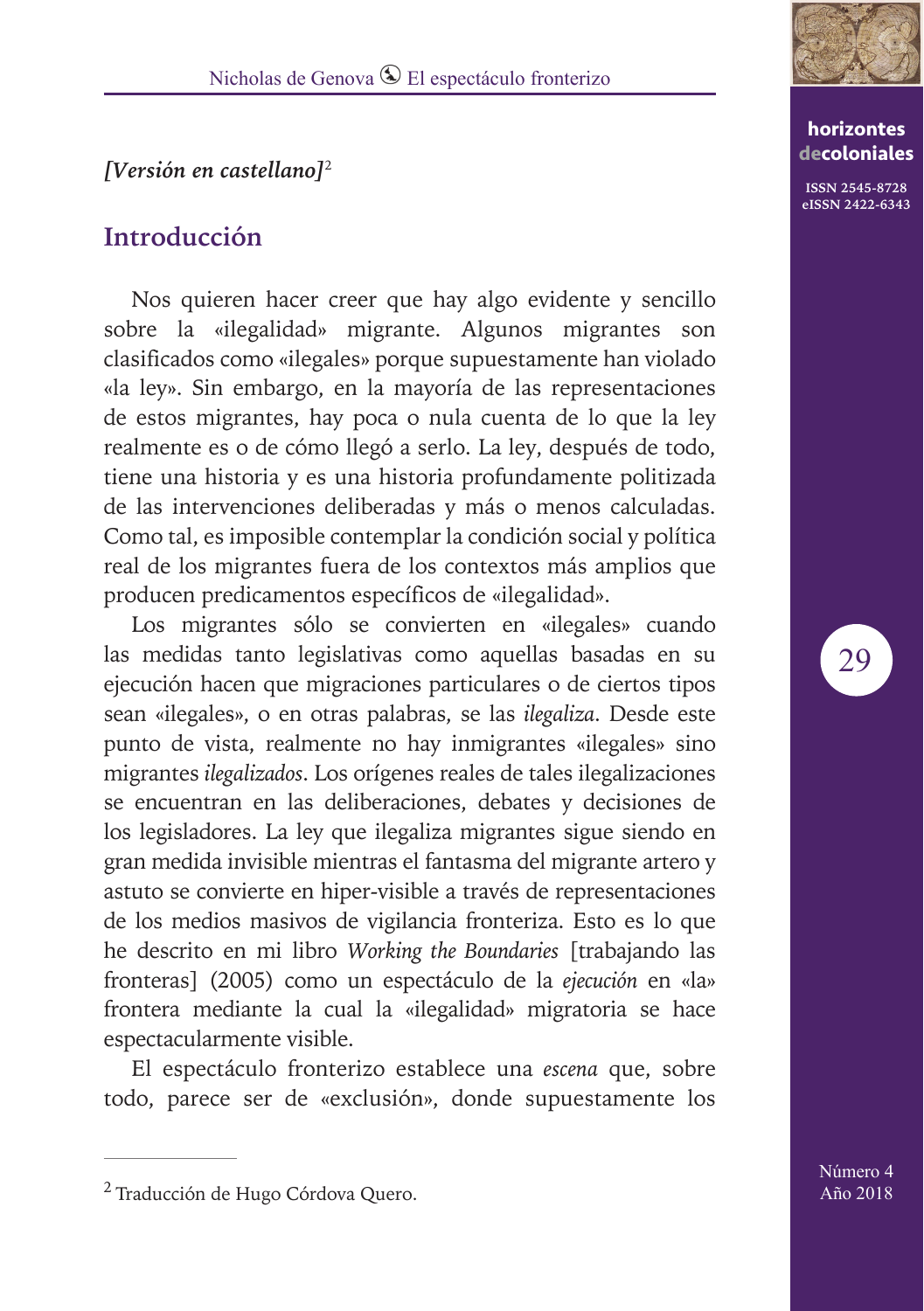

# Nicholas de Genova <sup>®</sup> El espectáculo fronterizo

#### **horizontes decoloniales**

**ISSN 2545-8728 eISSN 2422-6343** migrantes «no requeridos» o «indeseables» – y en cualquier caso «no calificados» o «no eligibles» – deben ser detenidos, mantenidos fuera y devueltos. Al mismo tiempo, la frontera parece demostrar, verificar y legitimar la supuesta naturalidad y necesidad putativa de dicha exclusión. Las prácticas concretas de la vigilancia fronteriza se entrelazan con ese tipo de lenguaje e metáforas que convierten la «ilegalidad» migrante en una cosa aparentemente «real».

Sin embargo, esta escena de exclusión está siempre acompañada por su sombrío, no reconocido o repudiado públicamente, *obsceno* suplemento: el reclutamiento a gran escala de migrantes ilegalizados como mano de obra jurídicamente vulnerable, precaria y, por lo tanto, maleable. Ante fronteras cada vez más fortificadas, militarizadas y securitizadas, aquellos que eluden la detección y evaden la aprehensión son recompensados con la condición social prolongada e indefinida llamada «ilegalidad» con todas sus privaciones consiguientes.

Por encima de todo, la «ilegalidad» migratoria es acompañada por la *deportabilidad*: la posibilidad de ser desplazados por la fuerza del espacio del Estado. Es esta sombría perspectiva de la expulsión coercitiva la que caracteriza a su fuerza de trabajo. Trabajadores vulnerables extraordinariamente que viven con el temor permanente a la ley son, después de todo, muy lucrativos para los empleadores. El descaro excluyente del espectáculo fronterizo, entonces, es inseparable de su corrupción obscena: la relación social real de los migrantes ilegalizados con el estado, y el secreto público de su inclusión abyecta como mano de obra «ilegal».

## **Inclusión Obscena**

El espectáculo fronterizo, como hemos visto, evoca la imagen de la transgresión de las fronteras por parte de los migrantes. Trabaja su truco mágico de desplazar la «ilegalidad» desde su punto de producción – los procesos para establecer legislación – hacia

30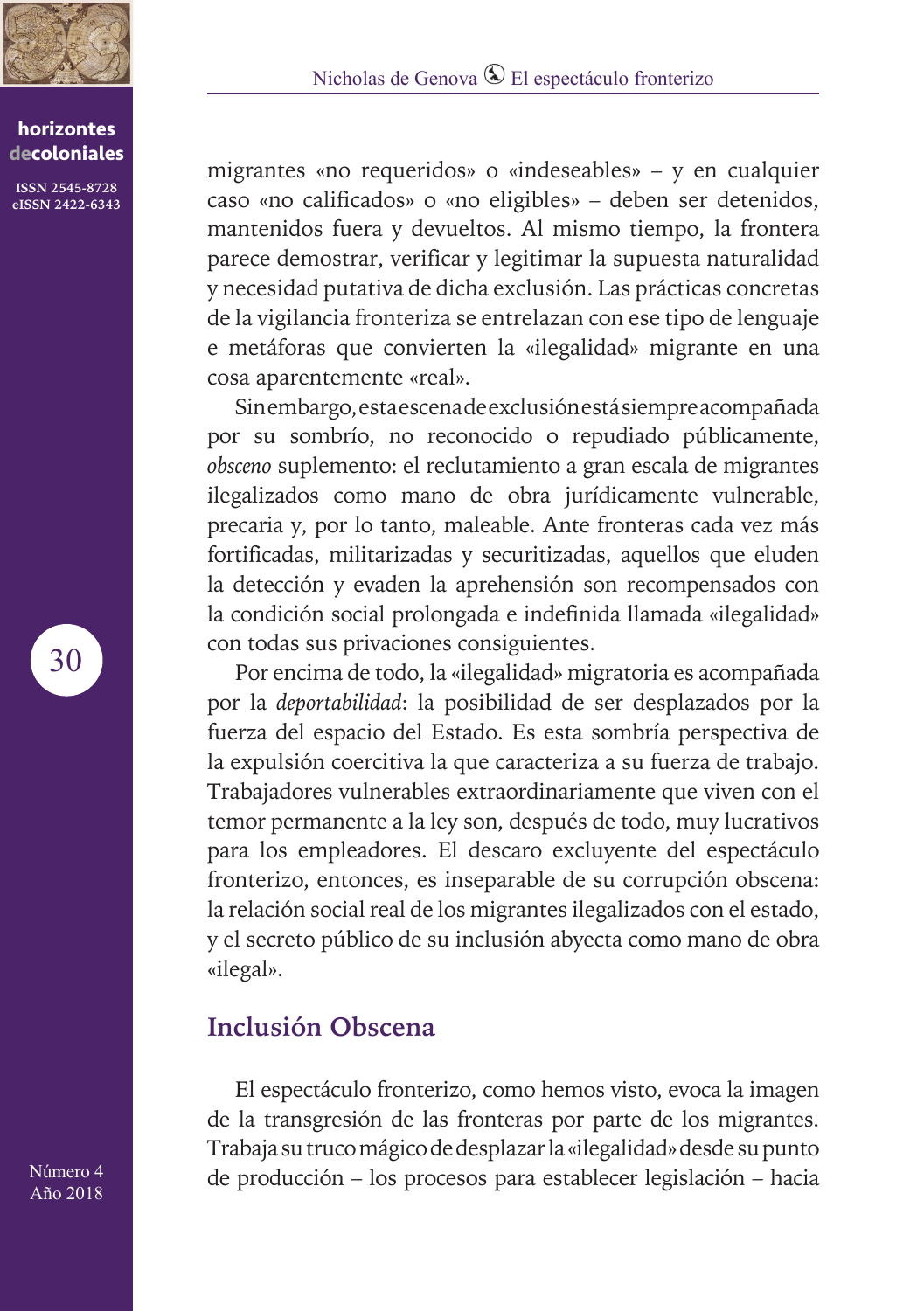la denominada «escena del crimen». Esto, por supuesto, funciona como el escenario de una aparente lucha contra el crimen, una parte clave para hacer de la frontera una escena preeminente de exclusión. La movilidad humana, sin embargo, prevalece. Esto sucede a pesar de la presión y la violencia infligida acumulada en las fronteras, zonas que están entrometiendo cada vez más en el «interior» del espacio del Estado-nación y la vida cotidiana de los migrantes y de los ciudadanos. Estas dinámicas que ilegalizan migrantes y producen las condiciones para la explotación de su mano de obra son lo que yo llamo *inclusión* obscena.

La obscenidad trata menos de la ocultación que de la exposición selectiva. A pesar de que los legisladores del estado producen la «ilegalidad» migrante como un «problema» perdurable, los espectáculos de vigilancia fronteriza, no obstante, reafirman la existencia de una ejército de reserva subordinado de mano de obra deportable lista y disponible *dentro* del espacio del Estadonación. De esta manera, el espectáculo fronterizo parece mostrar la «respuesta» diligente pero constantemente asediada del Estado a la «crisis» fantasmática de la «invasión» fronteriza por parte hordas desesperadas de migrantes «ilegales» y solicitantes de asilo. La espeluznante invasividad, implacabilidad y ubicuidad de la migración «ilegal» sirve, entonces, para invocar a las intrusiones cada vez más intensas y extensas del poder del Estado en la vida cotidiana de todo el mundo.

Además, los discursos relacionados a la «trata de personas» y al «tráfico de migrantes» permiten al Estado forjarse a sí mismo como una «raqueta de protección» – para usar el término de Charles Tilly (1985) – paternalista (de hecho, [hetero]patriarcal). En estos casos, la «protección» del Estado se amplía con benevolencia más allá de sus ciudadanos «legítimos» para incluir algunos migrantes, especialmente las mujeres supuestamente rescatadas de los excesos criminales intrínsecos de la misma migración «ilegal». Así, el discurso de «trata» identifica obtusamente el origen de la «explotación» de los migrantes como algo «extranjero» – «contrabandistas» y



## **horizontes decoloniales**

**ISSN 2545-8728 eISSN 2422-6343**

31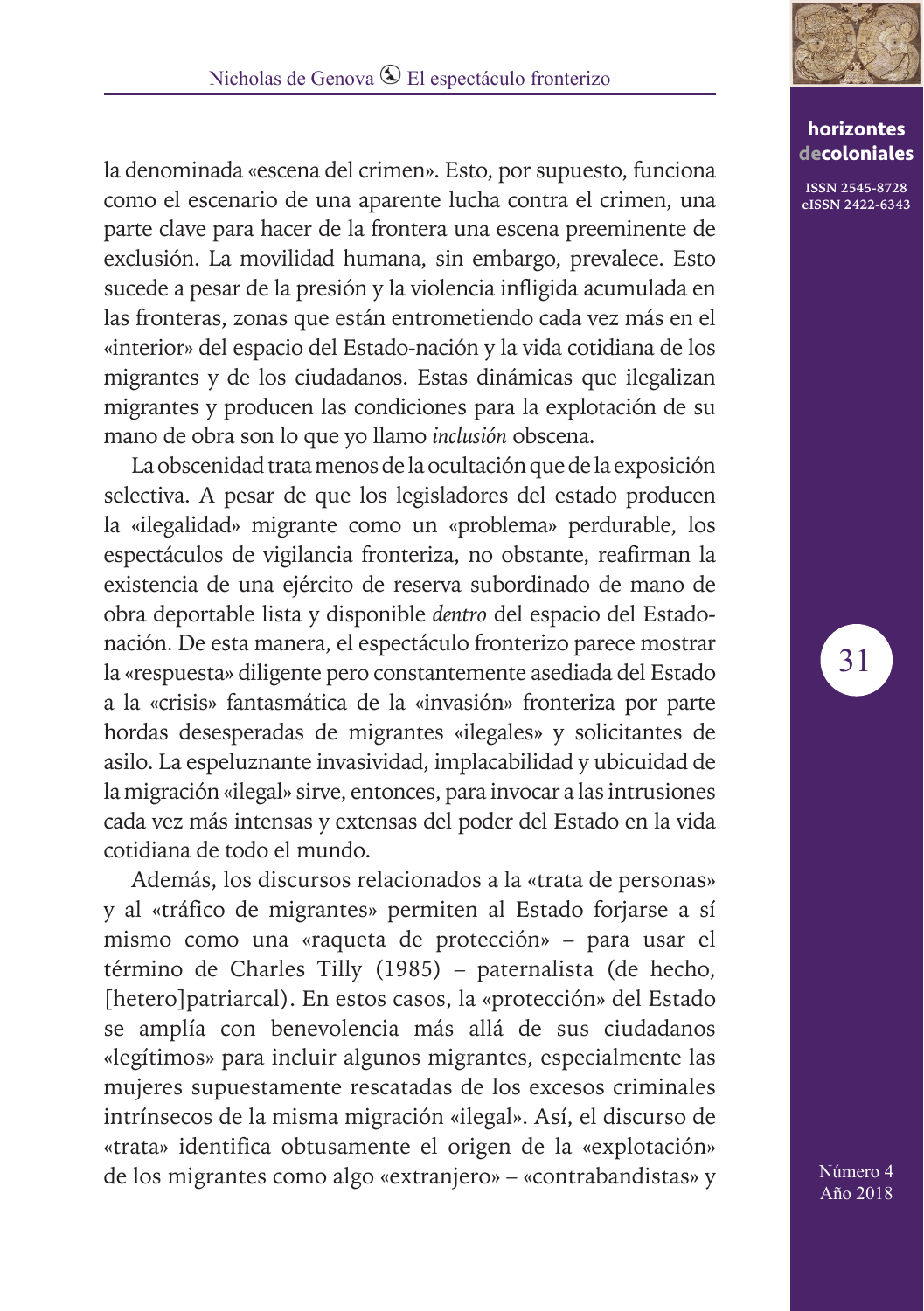

**ISSN 2545-8728 eISSN 2422-6343**

32

toda la infraestructura «oportunista» de la migración «ilegal» en sí misma. De esta manera, los migrantes ilegalizados son considerados como en necesidad de «protection» - ilos unos de los otros!

Casi nunca esos discursos interrogan los regímenes fronterizos y de inmigración más amplios que crean la necesidad de formas precarias y vulnerables de cruce fronterizo «ilegal», y por lo tanto, amplían el espacio para la explotacion de los migrantes y de los solicitantes de asilo. Al mismo tiempo, la exposición de las «víctimas» lamentables e indefensas del «tráfico de migrantes», no obstante, verifica la existencia de una población fantomática de ciudadanos migrantes dóciles e infinitamente manejables. En este sentido, vemos una vez más cómo el espectáculo fronterizo – como una escena de la exclusion – afirma el hecho obsceno de una especie de inclusión *subordinada*. Los discursos moralistas pero fundamentalmente hipócritas que critican el «tráfico de migrantes» y la «trata de personas» sirven como ejemplos principales de los actos de la obscenidad del espectáculo fronterizo, exponiendo su propio «secreto sucio».

# **Explotabilidad esencializada**

La representación de los migrantes, ya sea como «víctimas» o como «criminales» oportunistas, borra efectivamente el tipo de agencia que podría contar como autodeterminación. La descalificación de estos migrantes ilegalizados de su capacidad para la autodeterminación implica, además, que son incompetentes para el autogobierno y la ciudadanía democrática. Este encuadre reduce efectivamente la explotación de las migraciones «ilegales» a poco más que una verificación de su explotabilidad: su subyugación simplemente parece demostrar su servilismo esencial. Esto transpone la política de la ciudadanía y las desigualdades de la inmigración en una política esencialista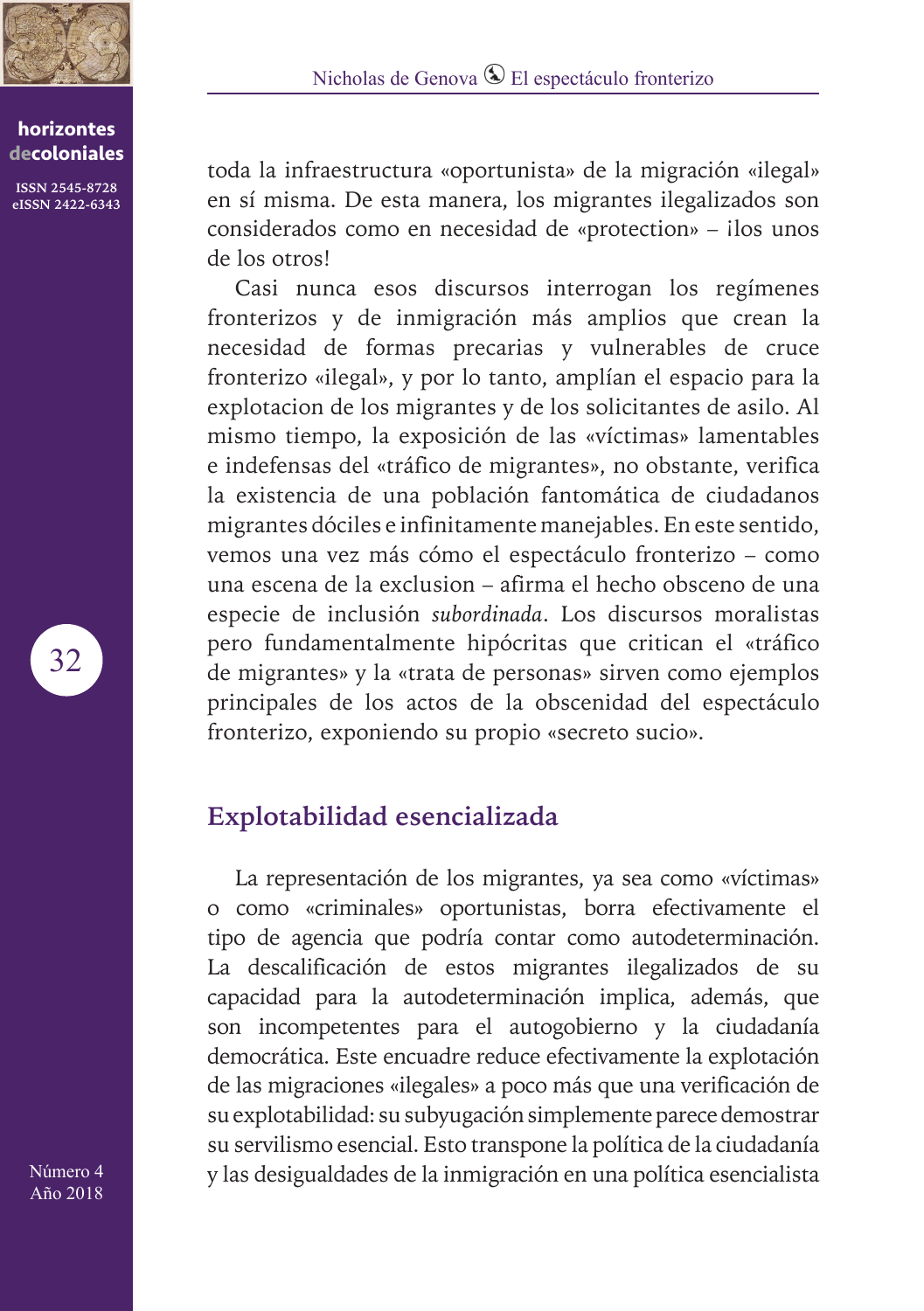

**ISSN 2545-8728 eISSN 2422-6343**

33

de la «diferencia» que parece surgir de la «extranjería» de los migrantes.

La política desigual de la ciudadanía, la cual está institucionalizada en la ley de inmigración, produce la «ilegalidad» migrante. El espectáculo fronterizo re-hace sistemáticamente esa misma «ilegalidad» en una deficiencia casi inherente de los propios migrantes. Este desplazamiento de las desigualdades jurídicas e injusticias fronterizas hacia los mismos migrantes ilegalizados – incluyendo los discursos paternalistas que presentan los migrantes como «víctimas» puramente pasivas-inevitablemente contribuye a la *racialización* de los migrantes.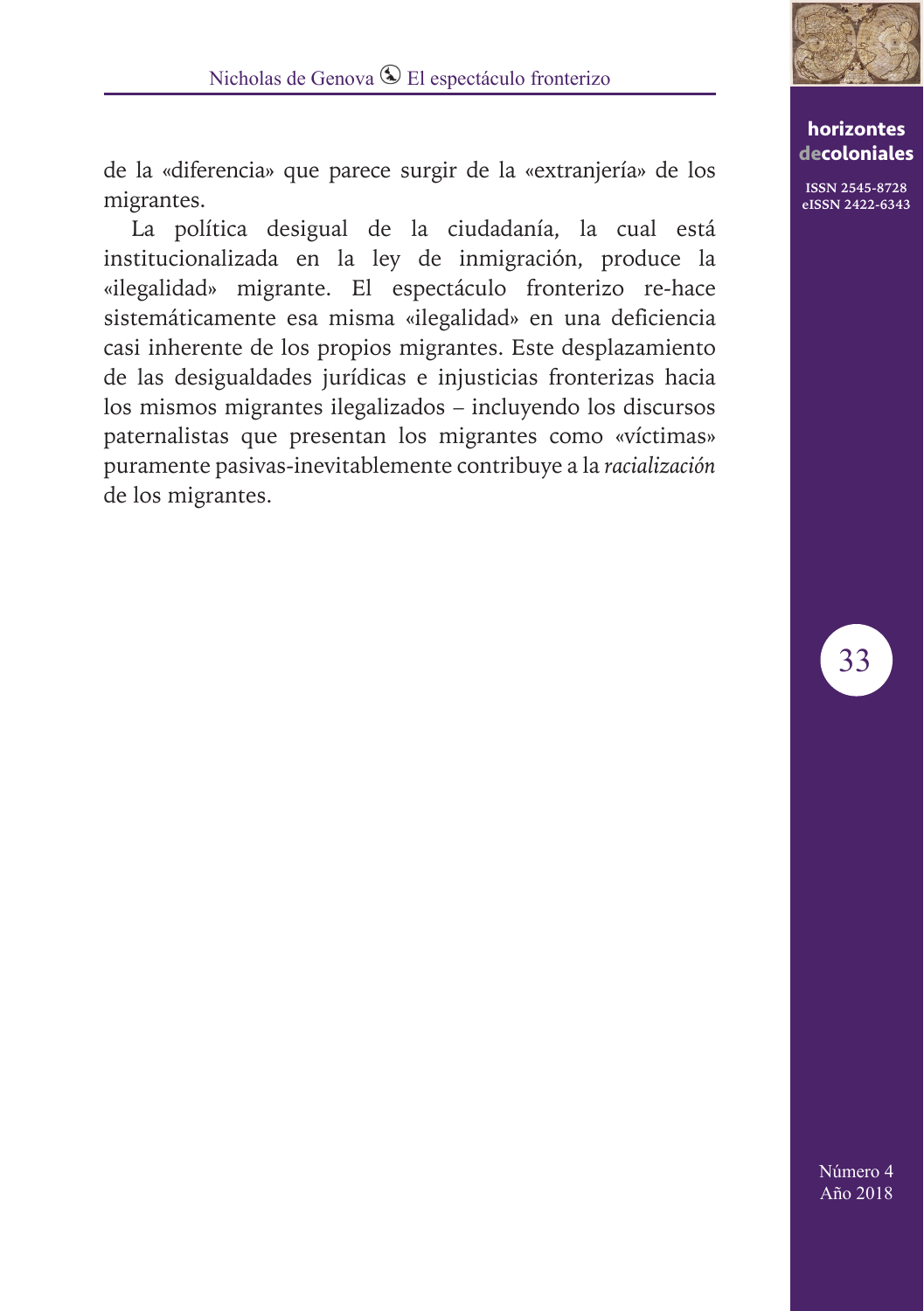

**ISSN 2545-8728 eISSN 2422-6343**

34

Nicholas de Genova  $\mathbb Q$  El espectáculo fronterizo

# *[Versão Portuguesa]*<sup>3</sup>

## **Introdução**

Somos levados a acreditar que há algo óbvio e simples sobre a «ilegalidade» dos migrantes. Alguns migrantes são categorizados como «ilegais» porque presumivelmente violaram «a lei». No entanto, na maioria das representações desses migrantes, há pouco ou nenhum relato do que a lei realmente é, ou de como se constituiu. Afinal, a lei tem uma história e é uma história profundamente politizada de intervenções deliberadas e mais ou menos calculadas. Como tal, é impossível contemplar a real condição social e política dos migrantes fora dos contextos mais amplos que produzem predicamentos específicos da «ilegalidade».

Os migrantes só se tornam «ilegais» quando as medidas tanto legislativas quanto aquelas baseadas na sua execução fazem com que migrações específicas ou de certos tipos sejam «ilegais» – ou, em outras palavras, as *ilegaliza*. Deste ponto de vista, não há realmente migrantes «ilegais», mas migrantes *ilegalizados*. As verdadeiras origens de tais ilegalizações se encontram nas deliberações, debates e decisões dos legisladores. A lei que ilegaliza os migrantes permanece em grande parte invisível, enquanto o fantasma do migrante astuto torna-se hipervisível através das representações de mídia do policiamento das fronteiras. Isso é o que descrevi em meu livro *Working the Boundaries* [trabalhando as fronteiras] (2005) como um espetáculo da *execução* «na» fronteira, mediante a qual a «ilegalidade» migratória se torna espetacularmente visível.

O espetáculo fronteiriço define uma *cena* que, acima de tudo, parece ser de «exclusão», onde supostamente os migrantes «não solicitados» ou «indesejáveis» – e em qualquer caso, «não

<sup>3</sup> Tradução de Hugo Córdova Quero.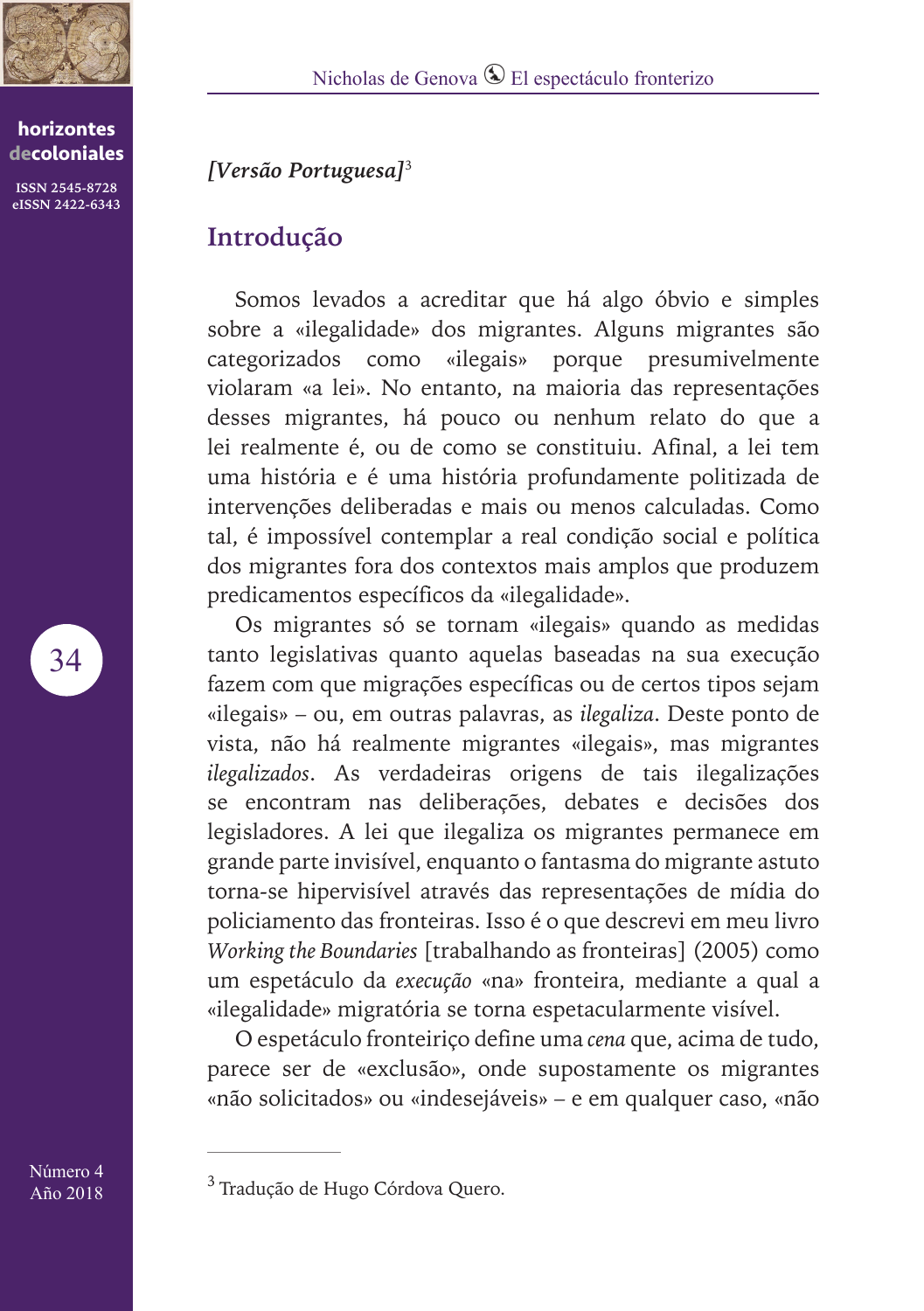

qualificados» ou «inelegíveis» – devem ser detidos, mantidos fora e enviados de volta. Ao mesmo tempo, a fronteira parece demonstrar, verificar e legitimar a suposta naturalidade e necessidade putativa de tal exclusão. As práticas concretas de policiamento de fronteira se entrelaçam com esse tipo de linguagem e metáforas que transformam a «ilegalidade» dos migrantes em algo aparentemente «real».

Essa cena de exclusão está, no entanto, sempre acompanhada por seu obscuro, publicamente não reconhecido ou desautorizado, *obsceno* suplemento: o recrutamento em larga escala de migrantes ilegalizados como mão de obra juridicamente vulnerável, precária e, portanto, maleável. Diante de fronteiras cada vez mais fortificadas, militarizadas e securitizadas, aqueles que escapam de serem detidos e conseguem fugir da apreensão são recompensados com a condição social prolongada e indefinida chamada «ilegalidade» com todas as suas privações adjacentes.

Acima de tudo, a «ilegalidade» dos migrantes é acompanhada de *deportabilidade*: a possibilidade de ser removido à força do espaço do Estado. É essa sombria perspectiva de expulsão coercitiva que caracteriza sua força de trabalho. Trabalhadores extraordinariamente vulneráveis que vivem com medo permanente da lei são, afinal, muito lucrativos para os empregadores. A excentricidade excludente do espetáculo fronteiriço, portanto, é inseparável de seu ponto fraco obsceno: a relação social real dos migrantes ilegalizados com o Estado e o segredo público de sua inclusão abjeta como mão de obra «ilegal».

## **Inclusão Obscena**

O espetáculo fronteiriço, como vimos, evoca a imagem da transgressão de fronteiras por parte dos migrantes. Funciona com seu truque de magia de deslocar a «ilegalidade» de seu ponto de produção – os processos da legislação – para a chamada «cena do crime». Isso, é claro, também funciona como

## **horizontes decoloniales**

**ISSN 2545-8728 eISSN 2422-6343**

35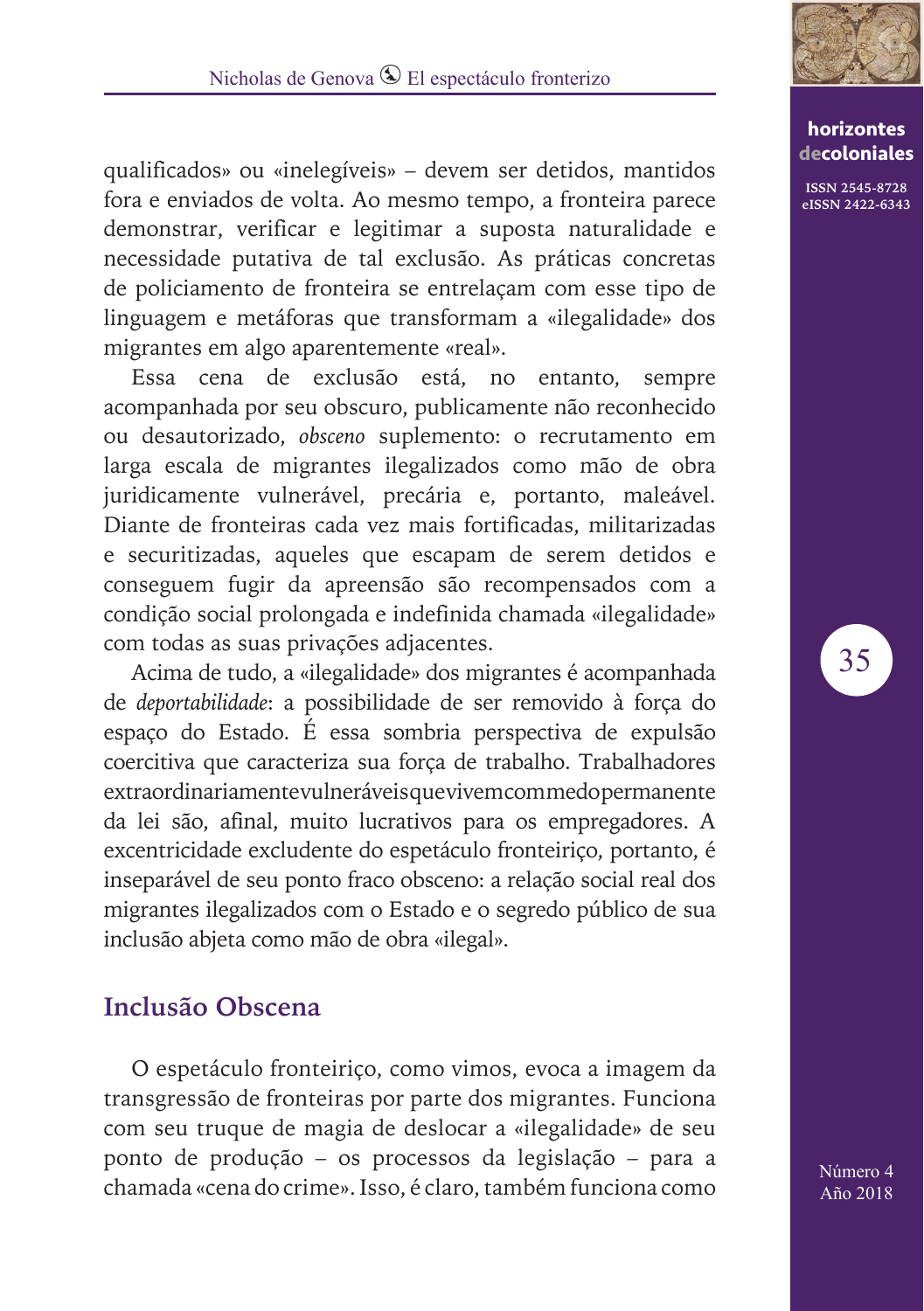

**ISSN 2545-8728 eISSN 2422-6343** Nicholas de Genova <sup>®</sup> El espectáculo fronterizo

cenário de uma aparente luta ostensiva contra o crime, uma parte chave para fazer da fronteira uma cena proeminente de exclusão. A mobilidade humana, no entanto, prevalece. Isso acontece apesar da pressão acumulada e da violência infligida nas fronteiras, zonas que estão cada vez mais invadindo o «interior» do espaço do Estado-nação e as vidas cotidianas de migrantes e cidadãos. Essas dinâmicas que ilegalizam os migrantes e produzem as condições para a exploração de seu trabalho são o que eu chamo de sua *inclusão* obscena.

A obscenidade trata menos da ocultação do que da exposição seletiva. Mesmo que a legislação do estado produza a «ilegalidade» dos migrantes como um «problema» permanente, os espetáculos de policiamento de fronteira, mais do que qualquer outra coisa, reafirmam a existência de um exército reserva subordinado de mão de obra deportável sempre pronto e disponível *dentro* do espaço do Estado-nação. Desta forma, o espetáculo fronteiriço parece mostrar a diligente mas sempre assediada «resposta» do Estado à «crise» fantasmática de «invasão» fronteiriça por hordas desesperadas de migrantes «ilegais» e requerentes de asilo. O pesadelo da invasão, a implacabilidade e a ubiquidade da migração «ilegal» servem para invocar intrusões cada vez mais intensas e expansivas do poder do Estado na vida cotidiana de todos.

Além disso, os discursos relacionados ao «tráfico de pessoas» e ao «contrabando de migrantes» permitem ao Estado forjar-se como paternalista (de fato [hétero]patriarcal) «raquete de proteção» – para usar o termo de Charles Tilly (1985). Nesses casos, a «proteção» do Estado é benevolentemente estendida para além de seus cidadãos «legítimos» para incluir alguns migrantes, especialmente as mulheres supostamente resgatadas dos excessos criminosos intrínsecos da própria migração «ilegal». O discurso do «tráfico» identifica, assim, estreitamente a fonte da «exploração» dos migrantes como «estrangeiro» – «contrabandistas», e toda a infraestrutura «oportunista» da própria migração «ilegal». Dessa forma, os

36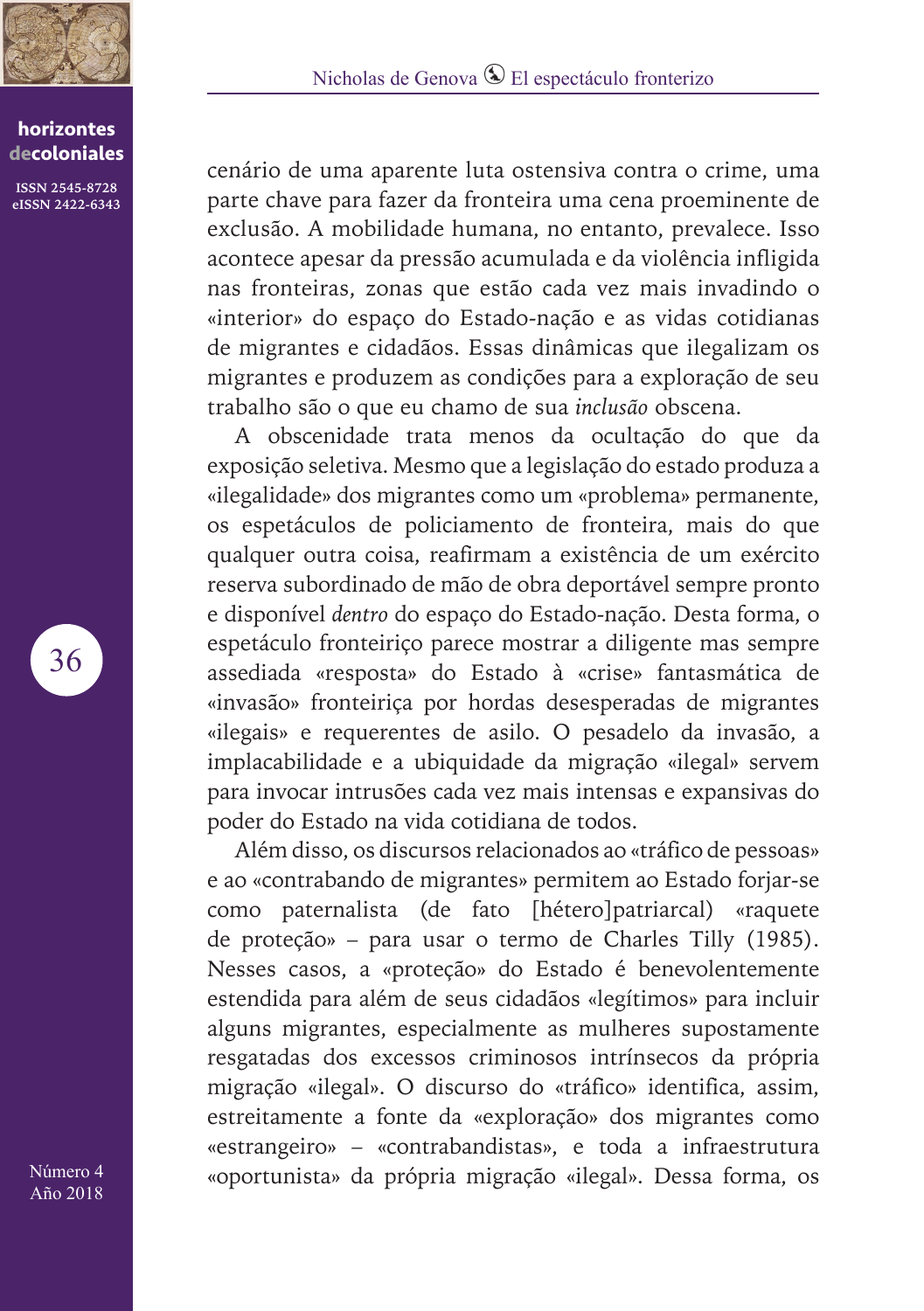

migrantes ilegais são considerados como necessitados de «proteção» – uns dos outros!

Quase nunca tais discursos questionam os regimes fronteiriços e de imigração de maior dimensão, criando a necessidade de formas precárias e vulneráveis de passagem de fronteira «ilegal» e, consequentemente, alargando o espaço para a exploração de migrantes e requerentes de asilo. Ao mesmo tempo, a exposição de «vítimas» lastimáveis e desamparadas do «contrabando de migrantes», no entanto, comprova a existência de uma sofrida população de migrantes dóceis e infinitamente tratáveis. A esse respeito, vemos novamente como o espetáculo fronteiriço – como uma cena de exclusão – afirma o fato obsceno de uma espécie de inclusão *subordinada*. Os discursos moralistas, mas fundamentalmente hipócritas, condenando o «contrabando de migrantes» e o «tráfico de pessoas» são exemplos principais dos atos de obscenidade do espetáculo fronteiriço, expondo seu próprio «segredo sujo».

# **Explorabilidade essencializada**

A representação dos migrantes, seja como «vítimas» ou «criminosos» oportunistas, apaga efetivamente o tipo de agência. A desqualificação desses migrantes ilegalizados da capacidade de autodeterminação implica também que eles são incompetentes para autogovernarem-se e para a cidadania democrática. Esse enquadramento efetivamente reduz a exploração de migrações «ilegais» a pouco mais que uma verificação de sua capacidade de exploração: sua subjugação apenas parece provar sua escravidão essencial. Isso transpõe a política de cidadania e as desigualdades da imigração em uma política essencialista de «diferença» que parece surgir da «estranheza» dos migrantes.

A política desigual da cidadania, institucionalizada na lei de imigração, produz a «ilegalidade» dos migrantes. O

**horizontes decoloniales**

**ISSN 2545-8728 eISSN 2422-6343**

37